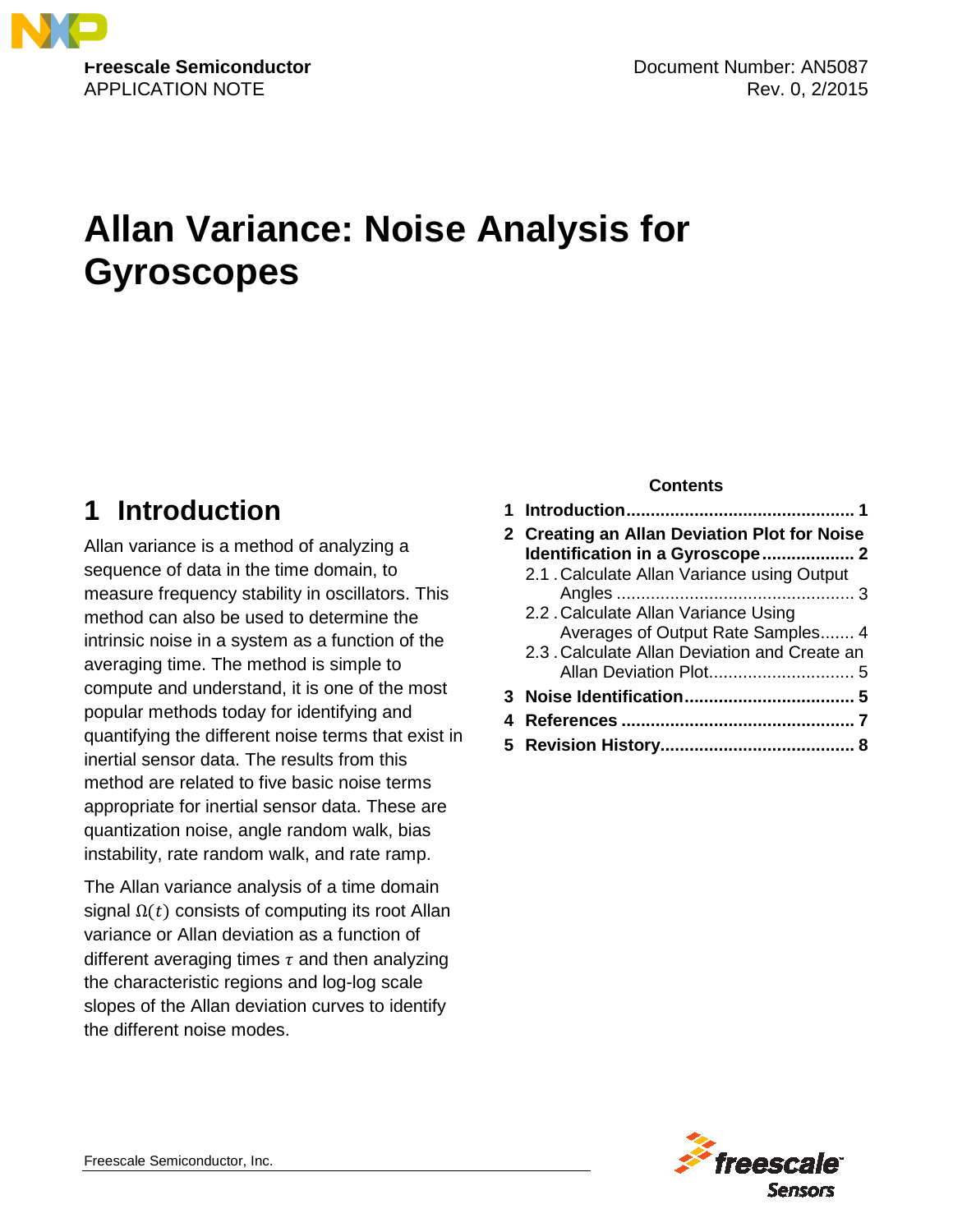

### <span id="page-1-0"></span>**2 Creating an Allan Deviation Plot for Noise Identification in a Gyroscope**

The following describes the steps to be followed in order to create an Allan deviation plot. The overlapping Allan variance method is used here for computing the Allan variance and creating the Allan deviation plot for noise analysis. The steps are:

- <span id="page-1-3"></span>1. Acquire a time history  $\Omega(t)$  of the gyroscope's output (keeping the gyro static) using an experimental setup. Let the number of samples be N and the sample period be  $\tau_0$ .
- <span id="page-1-4"></span>2. Set the averaging time to be  $\tau = m\tau_0$ , where m is the averaging factor. The value of m can be chosen arbitrarily and  $m < (N-1)/2$ .
- 3. Divide the time history of the signal which is the sequence of Gyro output data over time, into clusters of finite time duration of  $\tau = m\tau_0$ .

In this method of overlapped Allan variance, the time stride between two consecutive data clusters is always equal to the sample period  $\tau_0$ . This overlapping method forms all possible overlapping sample clusters with the averaging time,  $\tau$ , making maximum use of the dataset. This can be seen in [Figure 1.](#page-1-1)

The figure illustrates the clusters of samples in the overlapping method with Averaging factor  $m =$ 3. Also shown in this figure, the clusters have overlapping samples. Each cluster is associated with a duration equal to  $\tau = 3\tau_0$ . Each cluster is separated from the other by the sample period  $\tau_0$ (Stride).



**Figure 1. Overlapping Samples**

- <span id="page-1-1"></span>4. Once the clusters are formed, compute the Allan variance (by the overlapping method) in two ways.
	- Averages of the output rate samples (over each cluster), section [2.1](#page-2-0)
	- Output angles  $\theta$  corresponding to each gyro rate sample, section [2.2](#page-3-0)
- <span id="page-1-2"></span>5. Finally, calculate the Allan deviation value for that particular value of  $\tau$ , and then obtain the Allan deviation plot by repeating the steps for multiple values of  $\tau$  (Section [2.3\)](#page-4-0).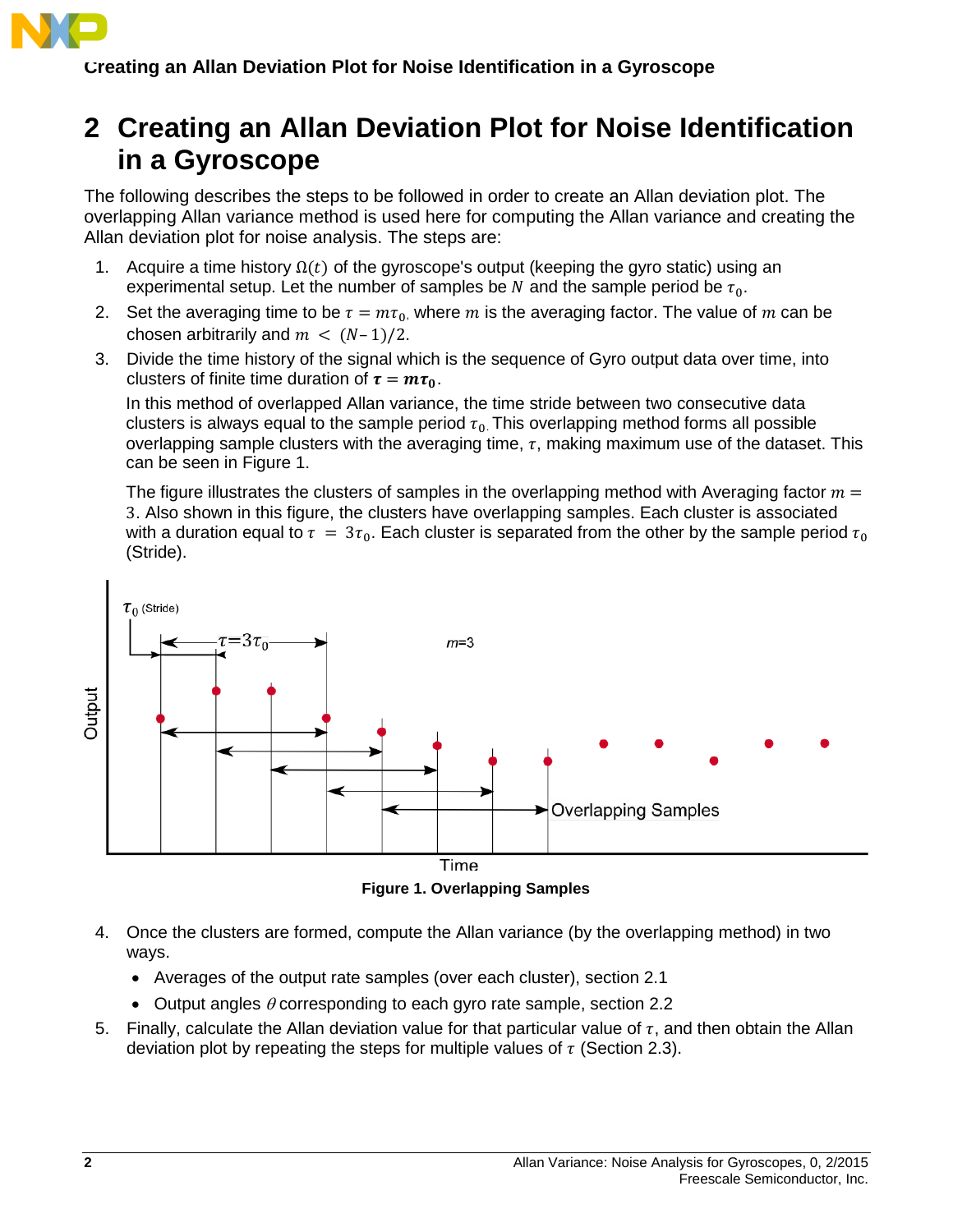

### <span id="page-2-0"></span>**2.1 Calculate Allan Variance using Output Angles**

The Allan variance can be computed in terms of the output angles  $\theta$ , corresponding to each gyro rate sample.

1. Calculate  $\theta$  corresponding to each gyro output sample. This can be accomplished as in:

<span id="page-2-3"></span>
$$
\theta(t) = \int^{t} \Omega(t')dt'
$$
 (1)

These angle measurements are made at times  $t = k\tau_0$  ( $\tau_0$ ,  $2\tau_0$ ,  $3\tau_0$  ...) where k varies from 1 to N. For a discrete set of samples, a cumulative sum can also be used to give N values of  $\theta$ . Here the cumulative sum of the gyro output samples at each  $k\tau_0$  is taken and each sum obtained is then multiplied by sample period  $\tau_0$  to give N values of  $\theta$ .

**Example:** Calculate three values of  $\theta$ , assuming  $k$  to vary from one to three samples.

Suppose the observed  $\Omega_k$  values are 10, 12 and 15.

By using a cumulative sum, the following values are obtained; 10, 10 + 12=22 and  $10 + 12 + 15 = 37$ .

On further multiplying by  $\tau_0$ , we now get the corresponding values of  $\theta_k$ :  $\theta_1 = 10\tau_0$ ,  $\theta_2 = 22\tau_0$ ,  $\theta_3 = 37\tau_{0}$ 

<span id="page-2-4"></span>2. Once N values of  $\theta$  have been computed, calculate the Allan variance using equation [\(2\)](#page-2-1).

<span id="page-2-2"></span><span id="page-2-1"></span>
$$
\sigma^{2}(\tau) = \frac{1}{2\tau^{2}} < (\theta_{k+2m} - 2\theta_{k+m} + \theta_{k})^{2} >
$$
 (2)

 $\sigma^2(\tau)$  represents Allan variance as a function of  $\tau$  and  $\lt$  is the ensemble average. On expanding the ensemble average in equation **[\(2\)](#page-2-1)** we get:

$$
\theta^{2}(\tau) = \frac{1}{2\tau^{2}(N-2m)} \sum_{k=1}^{N-2m} (\theta_{K+2m} - 2\theta_{K+m} + \theta_{K})^{2}
$$
 (3)

where N is the total number of samples, m is the averaging factor,  $\tau = m\tau_0$  is the averaging time and  $K$  is a set of discrete values varying from 1 to  $N$ .

Equation **[\(3\)](#page-2-2)** computes the final rate Allan variance (by overlapping method) value using output angle  $\theta$  for a gyroscope for one particular value of  $\tau$ . Once we know the output angle values of  $\theta$ , the sample period and the value of  $m$ , we can use this equation [\(3\)](#page-2-2) to compute Allan variance.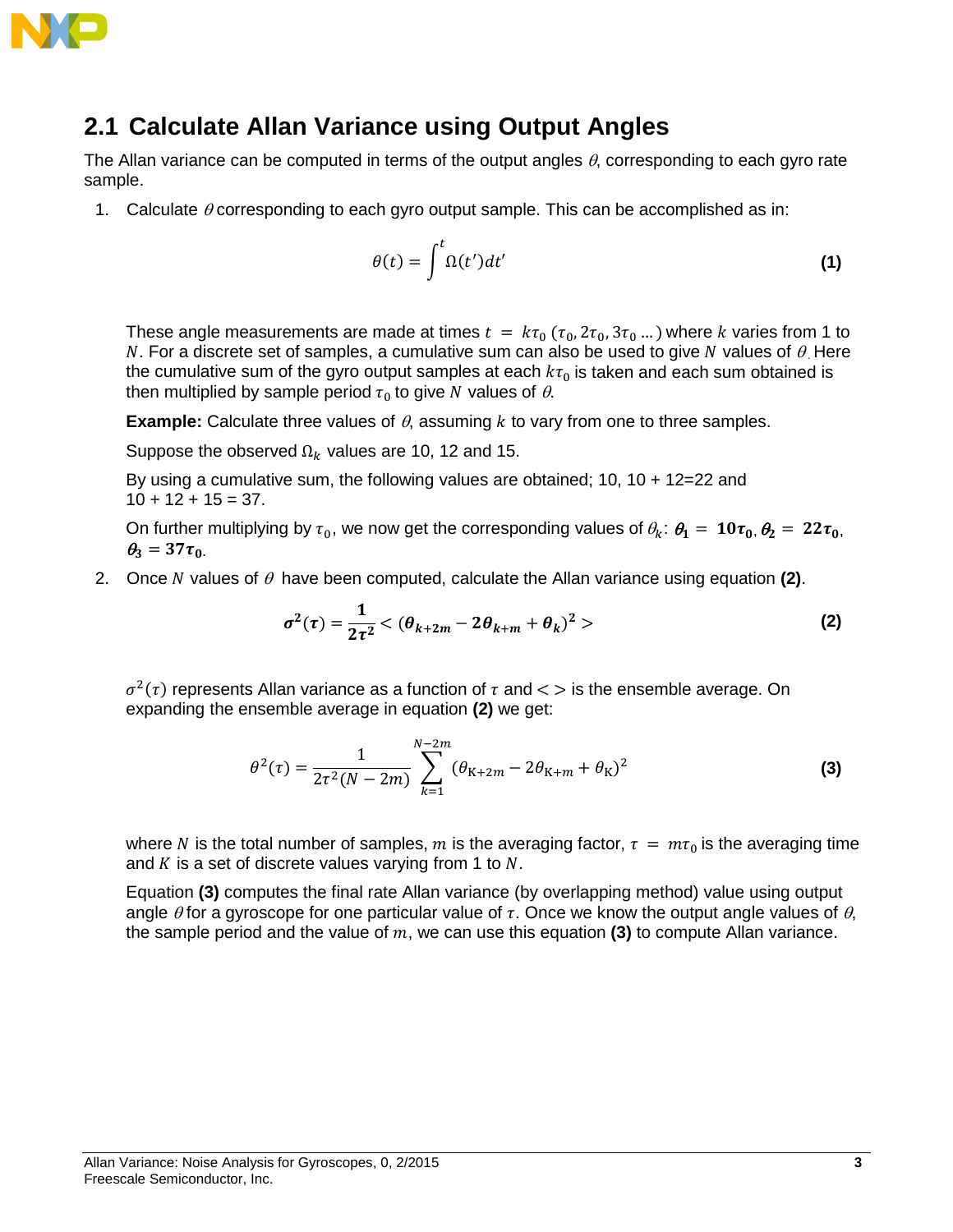

#### <span id="page-3-0"></span>**2.2 Calculate Allan Variance Using Averages of Output Rate Samples**

The Allan variance can be computed in terms of averages of output rate samples over each cluster.

1. Average the output rate samples across each cluster between times  $K\tau_0$  and  $K\tau_0 + \tau$ .

<span id="page-3-1"></span>
$$
\overline{\Omega}_{K}(\tau) = \frac{1}{\tau} \int_{K\tau_{0}}^{K\tau_{0} + \tau} \Omega(t) dt
$$
 (4)

Also, as values of <sup>θ</sup> have been calculated In Section [2.1,](#page-1-2) *["Calculate Allan Variance using](#page-1-2)  [Output Angles"](#page-1-2)*, calculate the average output rate  $\overline{\Omega}_K(\tau)$  using the output angle. The average output rate in terms of output angle  $\theta_K$  between times  $K\tau_0$  and  $K\tau_0 + \tau$  is given as:

<span id="page-3-2"></span>
$$
\overline{\Omega}_{K}(\tau) = \frac{\theta_{K+m} - \theta_{K}}{\tau}
$$
\n(5)

**Example:**  $\overline{\Omega}_2(\tau)$  with  $k = 2$  and supposing  $m = 3$  denotes the average output of the gyro over the cluster between times  $2\tau_0$  and  $2\tau_0 + 3\tau_0 = 5\tau_0$ . This would be equal to:

<span id="page-3-3"></span>
$$
\overline{\Omega}_2(\tau) = \frac{\theta_5 - \theta_2}{3\tau_0} \tag{6}
$$

By either equation **[\(4\)](#page-3-1)** or **[\(5\)](#page-3-2)**, all possible values of  $\overline{\Omega}(\tau)$  (over each cluster) are calculated for a particular value of  $\tau$ . As there are  $N-m$  possible clusters formed in this method  $N-m$  values of  $\overline{\Omega}(\tau)$  are computed.

All possible values of  $\overline{\Omega}(\tau)$  (over each cluster) are now known, the Allan variance can be computed as follows:

<span id="page-3-4"></span>
$$
\sigma^{2}(\tau) = \frac{1}{2} < (\overline{\Omega}_{K+m}(\tau) - \overline{\Omega}_{K}(\tau))^{2} > \tag{7}
$$

This is the definition of Allan variance.  $\sigma^2(\tau)$  represents Allan variance as a function of  $\tau$  and  $\langle \rangle$ is the ensemble average.

On expanding the ensemble average in equation **[\(7\)](#page-3-3)**, we get the following equation:

$$
\sigma^{2}(\tau) = \frac{1}{2m^{2}(N-2m)} \sum_{j=1}^{N-2m} \left\{ \sum_{i=K}^{j+m-1} (\overline{\Omega}_{K+m}(\tau) - \overline{\Omega}_{K}(\tau))^{2} \right\}
$$
(8)

This equation represents the final rate Allan variance (overlapping method) for a gyroscope for a particular value  $\tau$  by using the averages of output rate value,  $\overline{\Omega}(\tau)$  across each cluster.

**Note:** The Allan variance formula in equation **[\(2\)](#page-2-1)** (in term of output angle θ) is derived by substituting the formula of  $\overline{\Omega}_K(\tau)$  (in equation [\(5\)](#page-3-2)) in the Allan variance definition in equation [\(7\)](#page-3-3).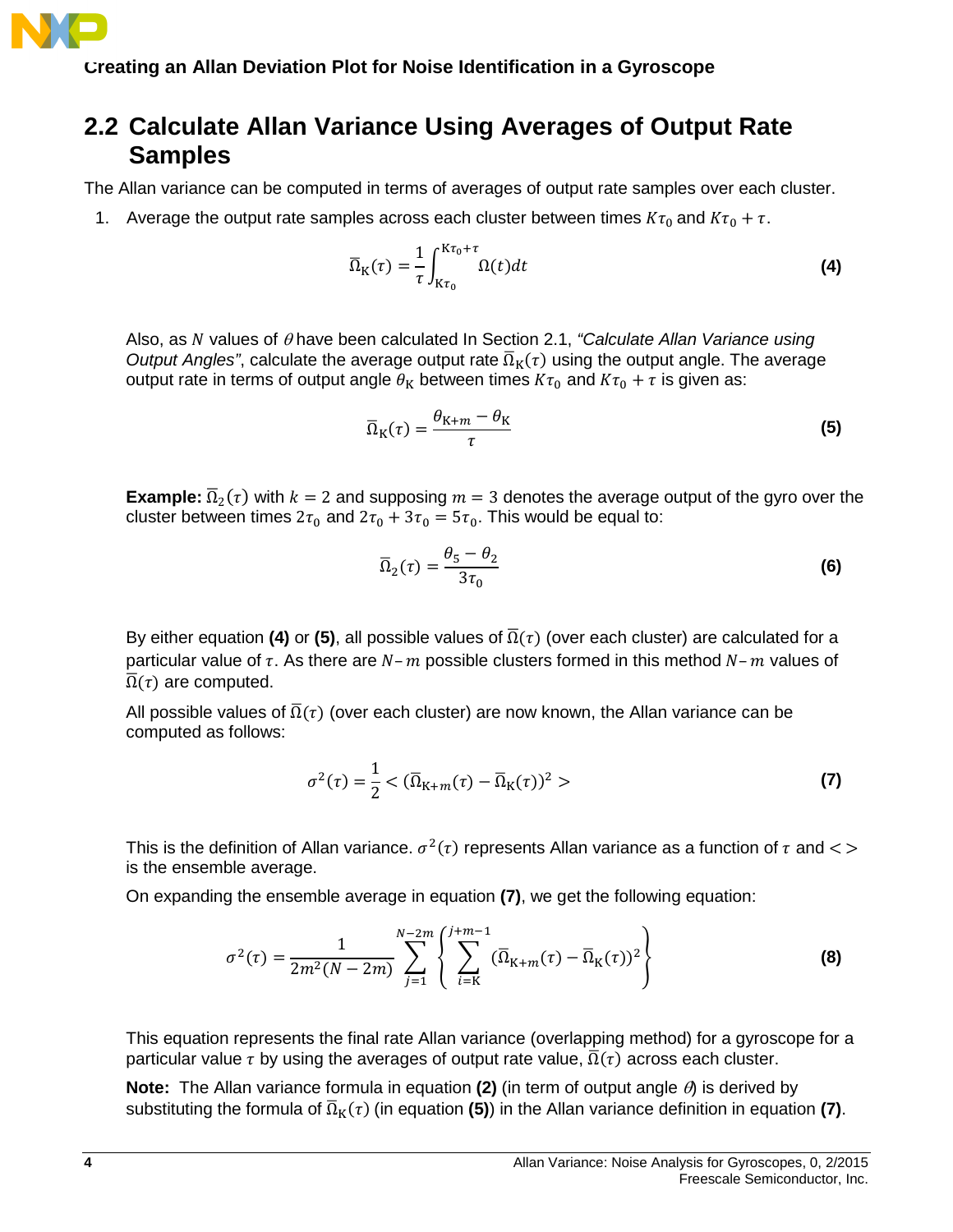

Using the two ways in the overlapping method of computing Allan variance,  $N-2m$  Allan variances are computed.

### <span id="page-4-0"></span>**2.3 Calculate Allan Deviation and Create an Allan Deviation Plot**

Finally, take the square root of the result obtained from either equation **[\(3\)](#page-2-2)** or **[\(8\)](#page-3-4)** to obtain the value of the root Allan variance or the Allan deviation for a particular value of  $\tau$ . This result will now be used to characterize the noise in a gyroscope*.*

<span id="page-4-2"></span>
$$
AD(\tau) = \sqrt{AVAR(\tau)}\tag{9}
$$

**Note:** The overlapping method of Allan variance is most commonly used for time domain frequency measurements, the term  $AVAR$  has come to be used mainly for the overlapping method of Allan variance and ADEV for its square root.

The described sequence of steps yields the estimated value of the root Allan variance or Allan deviation for the chosen averaging time  $\tau$ . In order to obtain the whole curve, the computation is repeated multiple times for a sequence of  $\tau$  values.

As previously mentioned, the range of  $\tau$  values to obtain a complete Allan variance curve can be chosen arbitrarily, for example, powers of two or log spaced numbers could be used. The Allan deviation plot is normally plotted as values of Allan deviation over  $\tau$  on a log-log plot.

### <span id="page-4-1"></span>**3 Noise Identification**

Different types of random process cause slopes with different gradients to appear on the Allan deviation plot. The different processes usually appear in different regions of  $\tau$ , allowing their presence to be easily identified. Having identified a process it is then possible to read its numerical parameters directly from the plot. For a MEMS device such as a gyroscope, the important processes to be measured are random walk and bias instability (sometimes also called bias stability), which can be identified and read as follows:

- **White Noise/Random Walk** appears on the Allan variance plot as a slope with gradient –0.5. The random walk measurement for this noise (ARW for a rate-gyroscope, VRW for an accelerometer) is obtained by fitting a straight line through the slope and reading its value at  $\tau = 1$ . ARW in gyroscope is a measure for gyro noise and is given in units of dps/rt(Hz).
- **Bias Instability** appears on the plot as a flat region around the minimum. The numerical value is the minimum value on the Allan deviation plot. For a gyroscope, the bias stability measures how the bias of the gyroscope changes over a specified period of time at constant temperature. This is typically presented in units of dps/sec or dps/hr.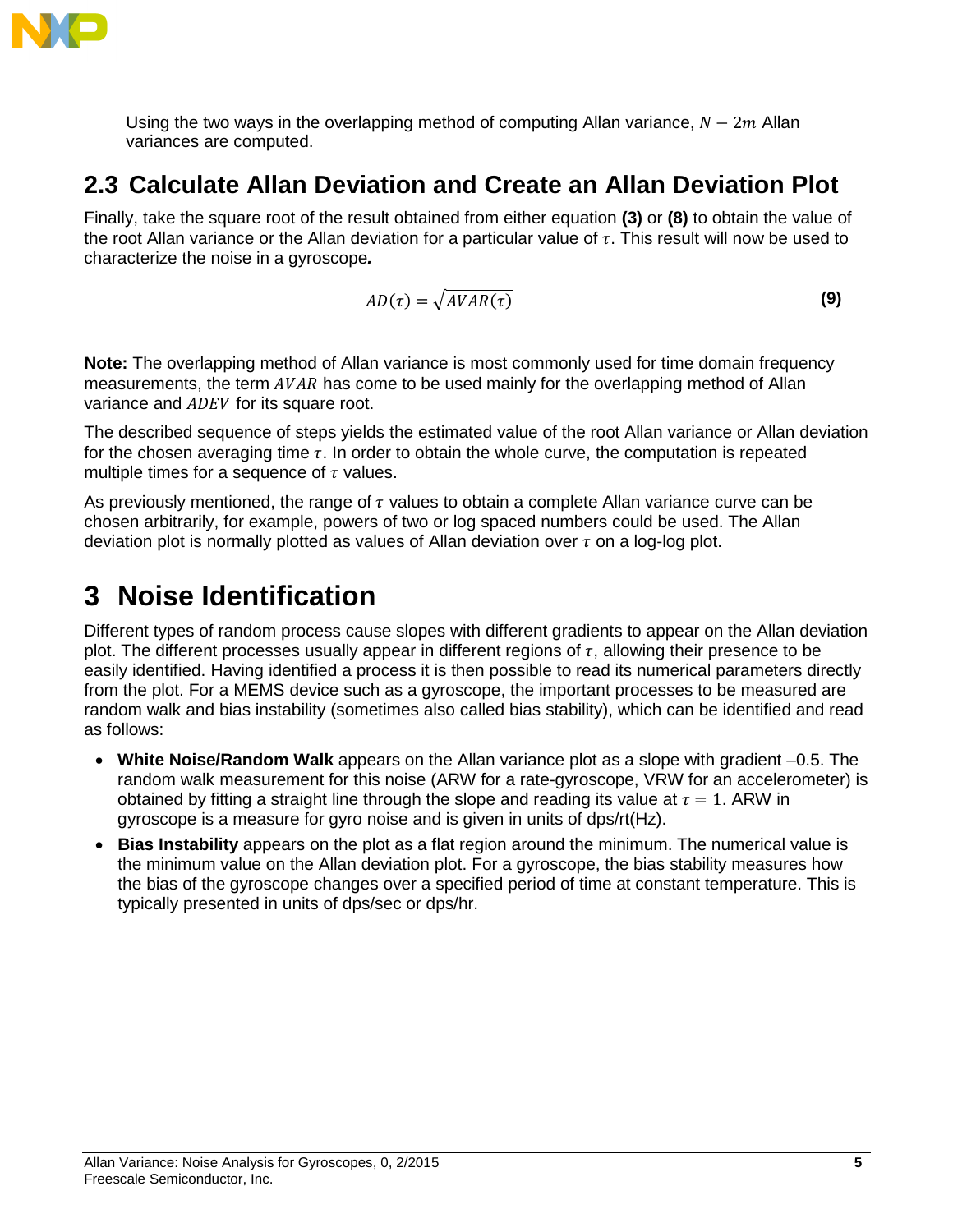

[Figure 2](#page-5-0) shows various different noise processes the can be observed from the Allan deviation plot. From the figure below, the noise processes to be observed, calculated and analyzed for gyroscopes are Angle Random Walk and Bias Instability.



**Figure 2. Different Noise processes on an Allan Variance Plot**

<span id="page-5-0"></span>[Figure 3](#page-5-1) shows the Allan variance curve corresponding to Freescale's Gyroscope FXAS21002C. The Bias Stability and ARW values are distinctly marked on the figure below.



<span id="page-5-1"></span>**Figure 3. Allan Variance Curve for Gyroscope FXAS21002C**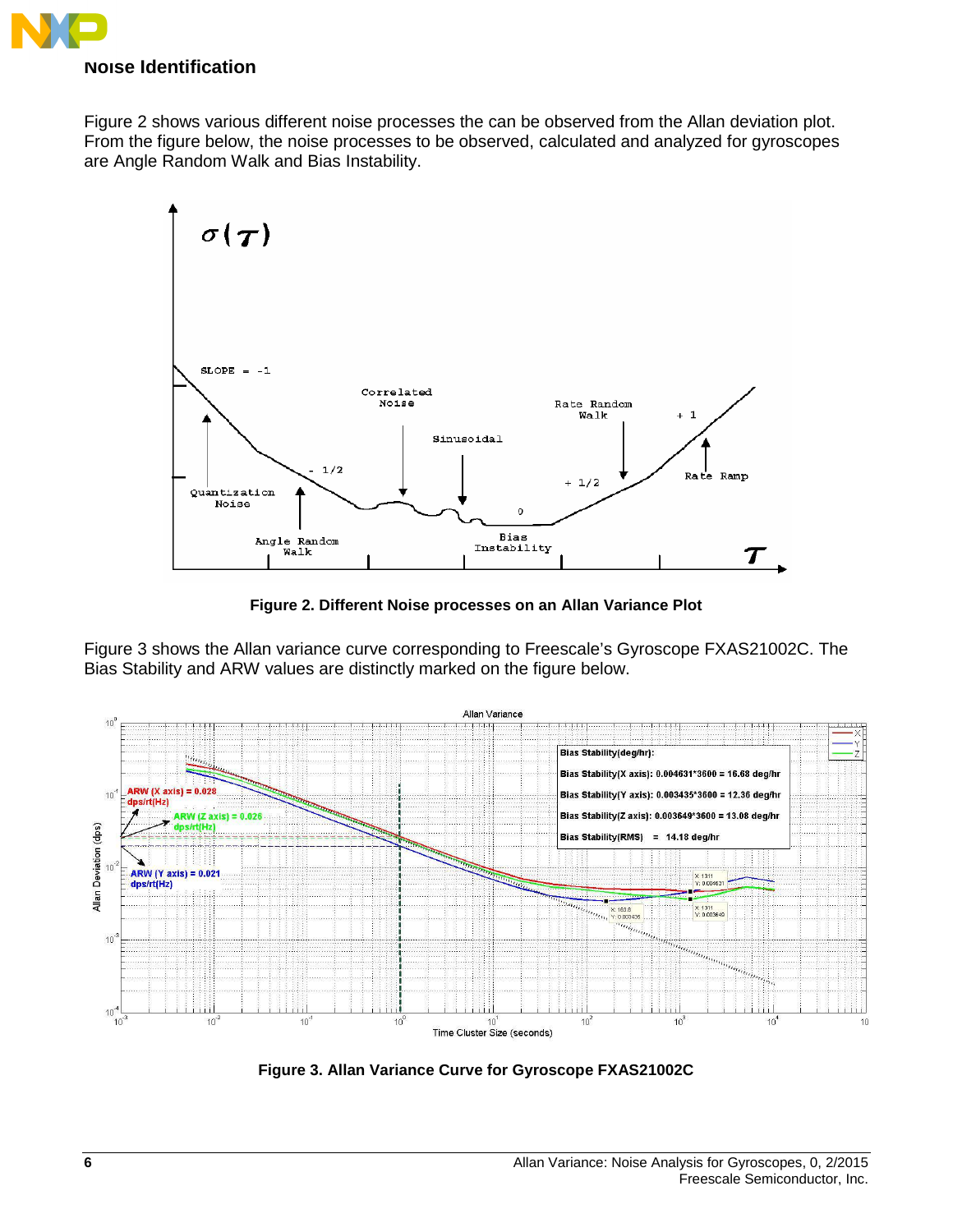

The following is a code snippet to compute Allan variance and the Allan deviation:

```
function [T, sigma] = allan(omega, fs, pts)<br>[N, M] = size(omega);[N,M] = size(omega); \frac{1}{8} figure out how big the output data set is = 2.^(0:100)(100)(100)(100); \frac{1}{8} determine largest bin size
                                                        % determine largest bin size
maxN = n(end);
endLogInc = log10(maxN);m = unique(ceil(logspace(0,endLogInc,pts)))'; % create log spaced vector average factor<br>t0 = 1/fsi<br>\frac{1}{5} = \frac{1}{5}t0 = 1/fs;<br>
T = m*t0;<br>
T = 1 = m*t0;<br>
T = lenV = m*t0;
                                                                      T = length of time for each clustertheta = cumsum(omega)/fs; \frac{1}{2} \frac{1}{2} integration of samples over time to obtain output angle \theta sigma2 = zeros(length(T),M); \frac{2}{3} array of dimensions (cluster periods) X (#variables)
sigma2 = zeros(length(T),M); \frac{1}{8} array of dimensions (cluster periods) X (#variables)<br>for i=1:length(m) \frac{1}{8} loop over the various cluster sizes
   r i=1:length(m) \text{for } k=1:N-2*\mathfrak{m}(i) % loop over the various cluster sizes<br>for k=1:N-2*\mathfrak{m}(i) % implements the summation in the AV eq
                                            % implements the summation in the AV equation
      sigma(1,:) = sigma(1,:) + (theta(k+2*m(i),:) - 2*ttheta(k+m(i),:) + theta(k,:)). end
end
signa2 = signa2./repmat((2*r.^2.*(N-2*m)),1,M);sigma = sqrt(sigma2)
```
#### **Code Explanation**

Section References are provided below with each point to explain the above code better in terms of the detailed steps provided in Section [2](#page-1-0) of the document.

- Omega is the gyro rate output. (Section [2,](#page-1-0) Step [1\)](#page-1-3)
- *m* is chosen arbitrarily and the  $\tau$  value is defined as  $m^*$ sample period. (Section [2,](#page-1-0) Step [2\)](#page-1-4)
- In the code above, the methodology described in Section [2.1](#page-1-2) is used to compute Allan variance.
- Theta is obtained by the cumulative sum of the output rate data divided by the sampling frequency (exactly as explained in equation **[\(1\)](#page-2-3)**). This Theta is the output angle obtained corresponding to each sample. (Section [2.1,](#page-1-2) Step 1).
- As m is available and so is the output angle corresponding to each output rate sample, equation **[\(3\)](#page-2-2)** is directly implemented in the above code to compute Allan variance (sigma2 in the code) (Section [2.1,](#page-1-2) Step [2\)](#page-2-4).
- Allan deviation (sigma in the code) is then computed by taking the square root of AVAR, equation **[\(9\)](#page-4-2)** (Section [2.3\)](#page-4-0).

### <span id="page-6-0"></span>**4 References**

- 1. IEEE Standard Specification Format Guide and Test Procedure for Single-Axis Laser Gyros, IEEE Std 647-1995 , vol., no., pp.i,, 1996. doi: 10.1109/IEEESTD.1996.80221 URL: <http://ieeexplore.ieee.org/stamp/stamp.jsp?tp=&arnumber=494457&isnumber=10718>
- 2. W. J. Riley. Handbook of Frequency Stability Analysis. National Institute of Standards and Technology (NIST), U.S. Department of Commerce, NIST Special Publication 1065, July 2008.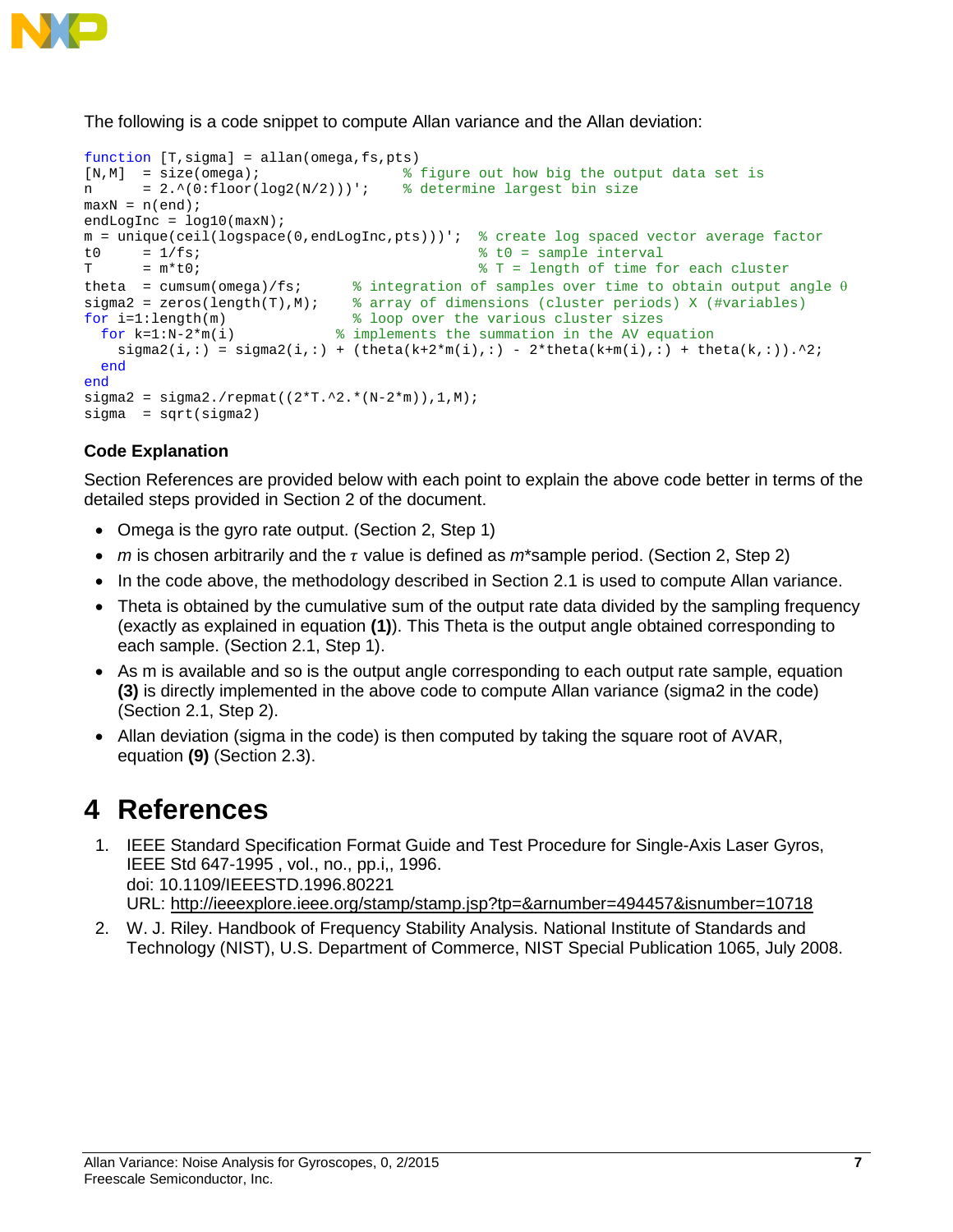

## <span id="page-7-0"></span>**5 Revision History**

| Rev. No. | Date   | <b>Description</b>     |
|----------|--------|------------------------|
|          | 2/2015 | Initial Public Release |